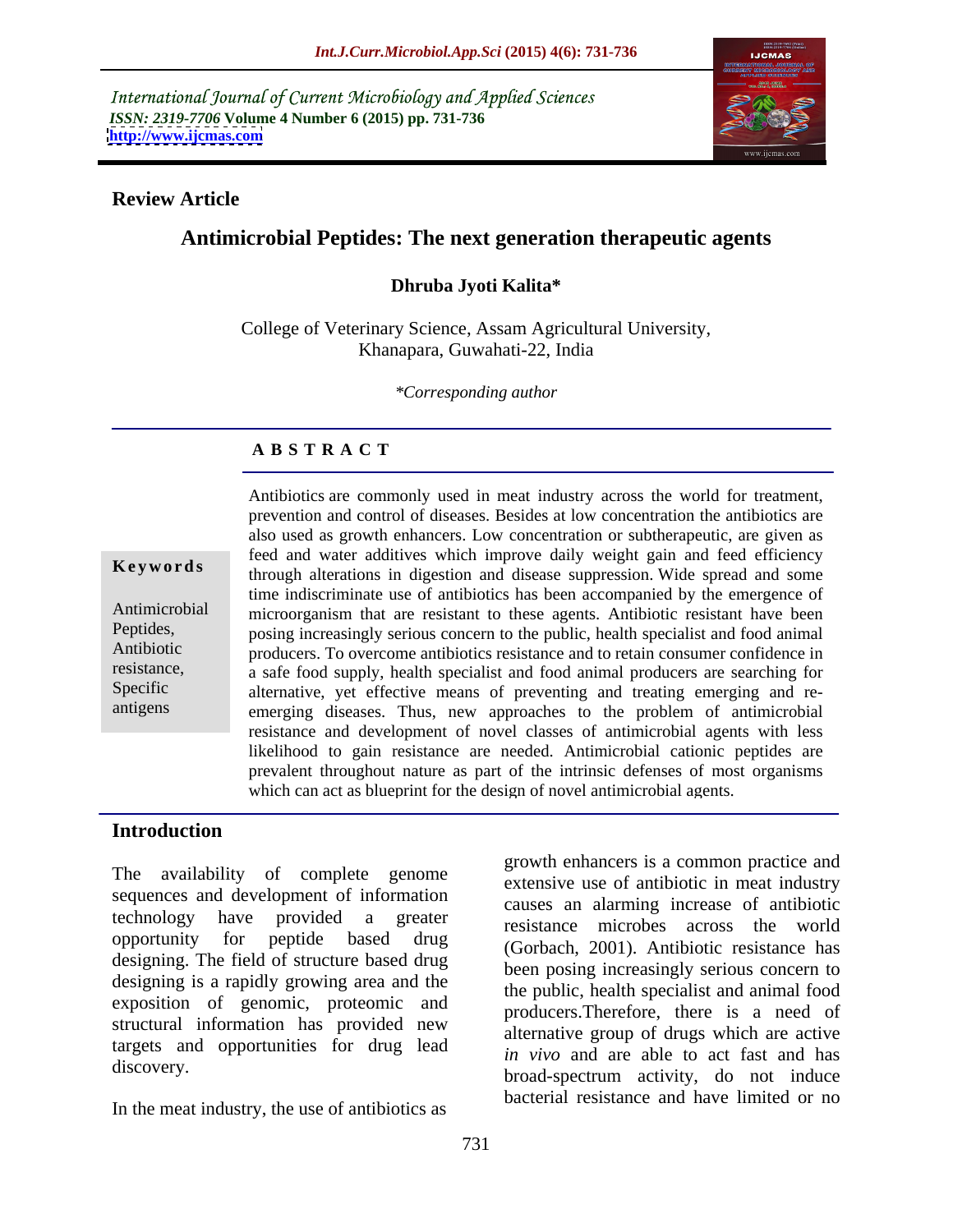side effects.Antimicrobial peptides are responding with effectors cells. The prevalent throughout the nature as part of peptides hold promise as broad-spectrum alternatives to conventional antibiotics (Gee

to its broad spectrum of effectiveness. system represents an important part of the epithelial layer of the vertebrates provide the first line of defense against pathogens and pervasive and evolutionary ancient

The activation and deployment of pathogen specific immune responses occurs slowly relative to the potential kinetics of microbial proliferation and restricted to higher Antimicrobial peptides with broad spectrum eukaryotes which contain immune cells activity are widely distributed in nature and capable of recognizing antigens and

the intrinsic defenses of most organisms. cellular in composition, relying on the These peptides represent ancient host actions of B and T cells which are not defense molecules and act as key elements triggered rapidly enough to protect against in non-specific immunity (Ganz and Lehrer, exposure to any pathogen or infection. But 1989).Their wide spread distribution the non-specific innate immune response is throughout the animal and plant kingdoms more immediate which depends upon the suggest that antimicrobial peptides have activity of phagocytic cells such as served a fundamental role in the successful macrophages and neutrophils and in the evolution of complex multicellular expression of a number proteins and organisms (Bal, 2000). New strategies are peptides. The rapidity of the innate immune required for synthesis of novel antimicrobial system provides effective host defense agents to deal with the threat of bacterial against a vast array of microbesin a manner resistance (Ravi *et al*., 2011). Antimicrobial that is independent of previous exposure to responding with effectors cells. acquired immune system is primarily any pathogen.

*et al.*, 2013). Specific antigens recognition by The rapidly responsive and phylogenetically initial encounter by microbes. Epithelial ancient innate immune system of host physical and chemical barrier system defense is generating increasing interest due represents an important part of the innate Epithelial physical and chemical barrier infection as these surfaces are equipped with innate immune system preventing primary 1999). These epithelial derived molecules infection as these surfaces are equipped with can restrain microbes by causing structural various antimicrobial substances (Schroder, disruption or metabolic injury. The absence 1999).The most common sites of initial of functionally importantimmune system in encounter with microbes are the epithelial lower vertebrates, invertebrates and plants lining of the different organ as well as indicates that innate immune system plays different physiological system. The vital role to defend them in survival. Peptide hostile environment (Jacob and Zasloff, mechanism of immunity. The innate 1994). If this barrier is breached, immunity is very fast and multifunctional in microorganism invades and an acute nature (Granz, 2003), and is mediated, at inflammatory response occurs (Gallin *et al.*, least in part by the potent antimicrobial action of cationic peptides against gram Specific antigens recognition by lymphocytes plays a limited role during immune system preventing primary various antimicrobial substances (Schroder, based host defense can be considered as a pervasive and evolutionary ancient least in part by the potent antimicrobial action of cationic peptides against gram positive and gram negative bacteria, fungi, parasites and even some viruses (Hancock and Lehrer 1998; Brogden *et al*., 2003).

have been characterized from plants, insect,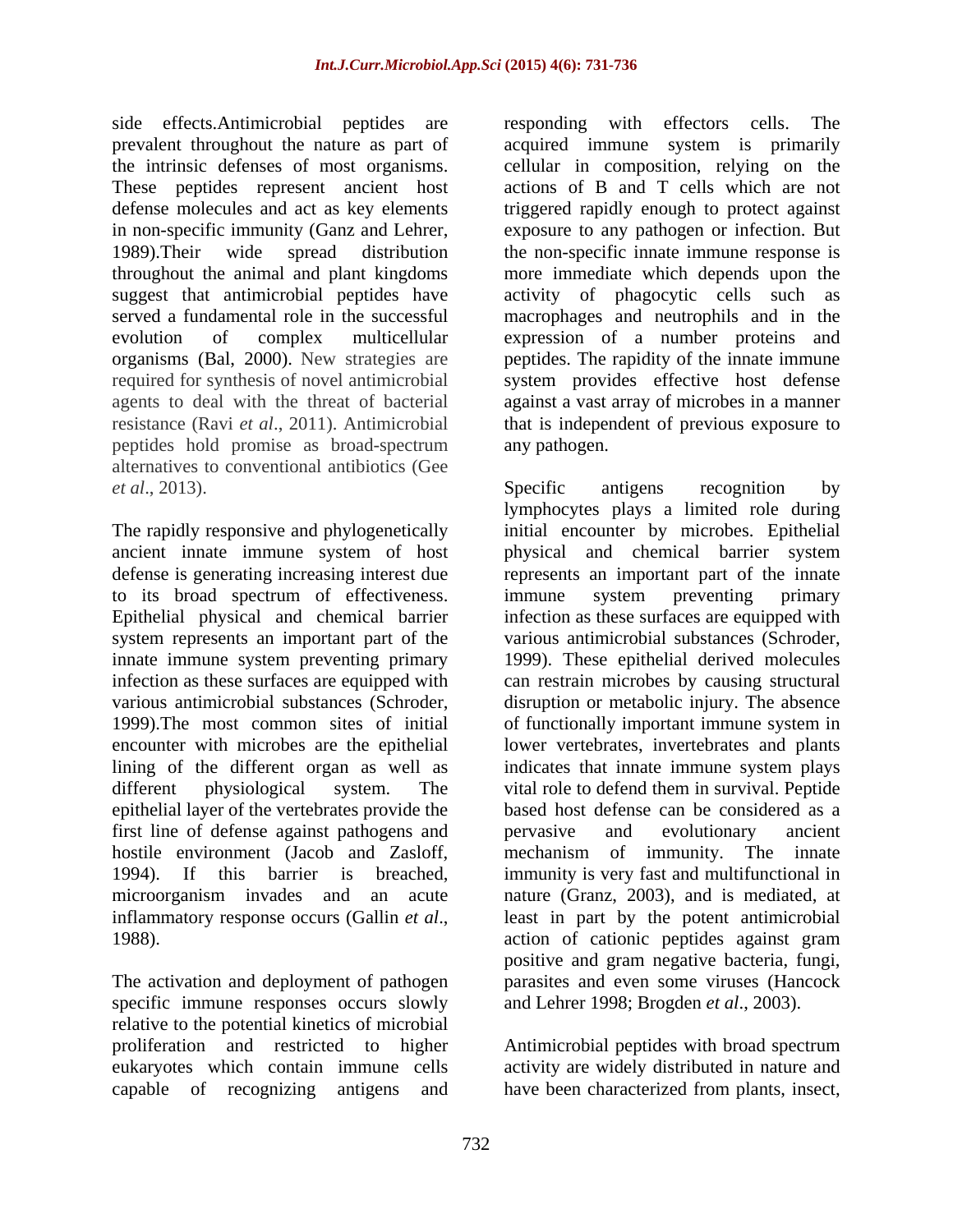amphibian as well as mammals, including attractive candidates as next generation human (Andreu and Rivas, 1998; Bullet *et*  therapeutic agents for treating multi-drug *al*., 1999; Sitaram and Nagaraj, 1999). Multicellular organisms live by and large, environment. Thus they are found in skin, defense gene by duplication (Liu et al., epithelial surfaces of tongue, gut, trachea

Antimicrobial Peptides have considerable therapeutic potential as these peptides prevents from colonizing and growing to a point where they can cause life threatening infection. As antimicrobial peptides are peptides constitute a large family of effective components of host defense, that endogenous peptide antibiotics with broad can be explored as possible alternative to spectrum activity against various bacteria, conventional antibiotics. Traditional antibiotics usually have single or limited types of target molecules, which can be All defensins are polycationic 3.5-4.5 kDa, mutated easily by bacteria to gain resistance. relatively arginine rich nonglycosylated The action of antimicrobial peptide involve peptides and are characterized by the the direct electrostatic interaction with presence of six conserved cysteine residues negatively charged microbial cell forming three intermolecular disulfide bonds membrane, followed by physical disruption with a compact triple stranded  $\beta$  -sheet and capable of killing broad range of structure (Lehrer *et al*., 1991). Based on the microorganism due to lack of involvement positions of six cysteine residues and of specific receptors (Hancock,1999). These linkages of the disulfide bonds and overall peptide kill micro-organism rapidly molecular structure, defensins are divided compared to conventional antibiotics and further into three classes:  $\alpha$  -defensin,  $\beta$ appear to be refractory to the development defensin and  $\phi$  defensin.  $\alpha$ -defensin are 29-

resistant bacterial infections.

harmoniously with microbes. Antimicrobial Antimicrobial peptides cover a wide peptides are distributed ubiquitously in spectrum of gene encoded and ribosomally plant, bacteria, insects, amphibian and synthesized molecules from bio-synthetic mammals and by virtue of their broad precursors that display a considerable spectrum antimicrobial activity use to fend diversity in size and structure. The primary off a wide range of microbes including translation product is generally pre-protein bacteria, fungi and protozoa (Barra and which is processed by definite pathway to Simmaco, 1995; Steiner *et al.*, 1981). pro-protein and processed further to mature Bombinins, magainins and dermaseptins are active peptides by specific pathways (Bals, best characterized group of antimicrobial 2000). Antimicrobial peptides of various peptide and has been isolated from families differ in size, amino acid sequence amphibians (Simmaco *et al*., 1993; and certain structural motif. Families of Simmaco *et al.*, 1994). Antimicrobial antimicrobial peptides genes are located in peptides are expressed from those parts of clustered, in close proximity on the same animals that are most likely to come into chromosome, which suggests that they may contact with pathogens from the have evolved from a common ancestral and lungs (Robert *et al*., 2000). represent a unique and quite complex host have evolved from a common ancestral defense gene by duplication (Liu *et al*., 1997). These antimicrobial peptides defense tool and have multiple function (Tomasinsig and Zanetti, 2005).

> Mammalian defensins and cathelicidins are the two broad classes of antimicrobial fungi and viruses.

of resistance. All these attributes make them 35 residues in length containing three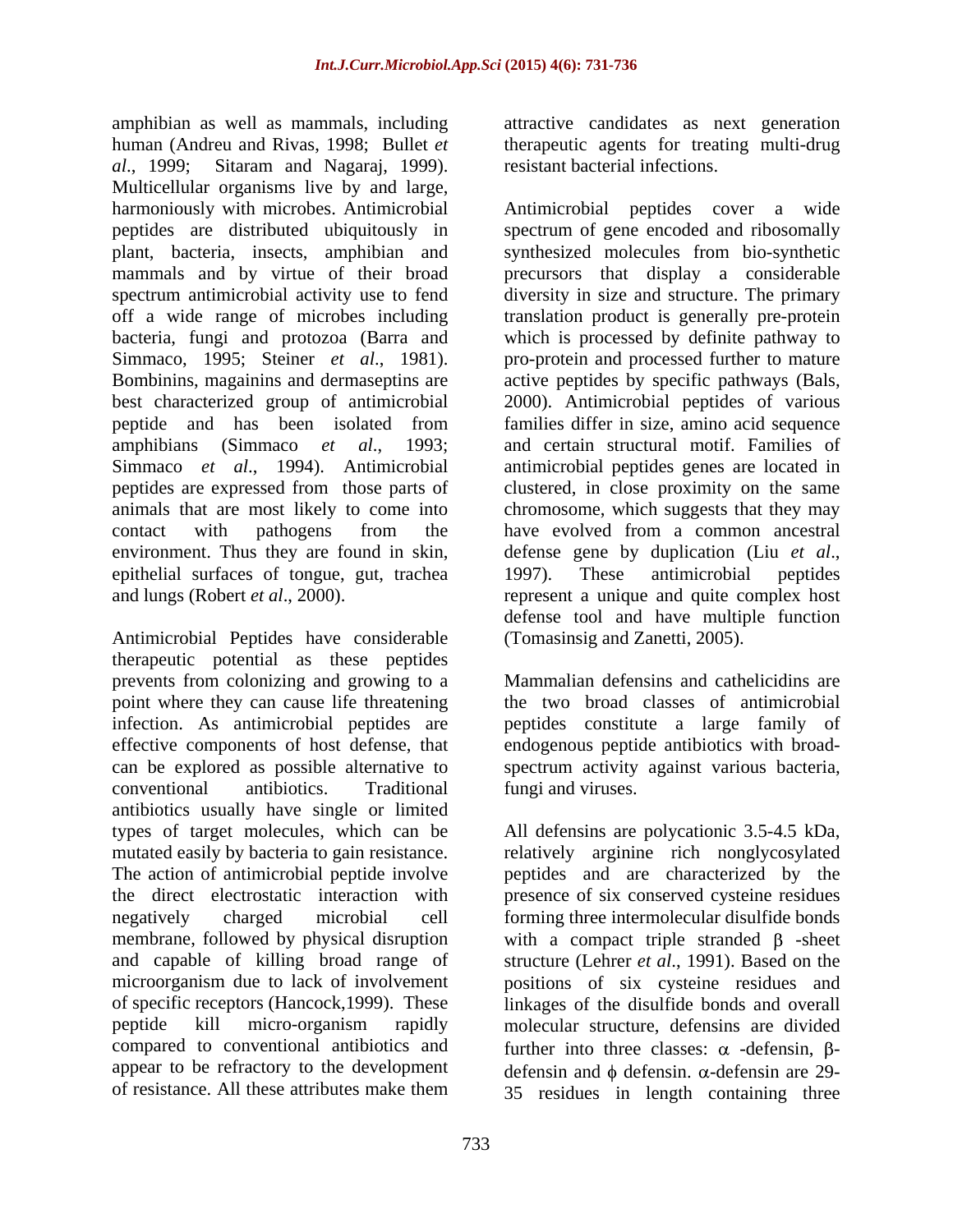disulfide bridges in 1-6, 2-4 and 3-5 replacing with desired amino acid. alignment and reveal a triple stranded  $\beta$ sheet structure with  $\beta$ -hairpin loop that tongue has been sequenced and contains cationic amino acids (Zhang *et al.*, characterized (Kalita and Kumar, 2009). length and possesses disulfide alignment at 1-5, 2-4 and 3-6 position (Tang *et al*.,1999). A novel class of defensins also has been isolated and named  $\phi$  -defensin for its circular structure in which cysteine residues<br>linking at 1-6, 2-5 and 3-4 (Tang et al. peptides qualifies as prototypes of epithelial cells and keratinocytes. Their expression in nonmyeloid cells may occur constitutively or in response to signal that<br>are consented during infection inflammation. are generated during infection, inflammation or and tissue repair. Andreu, D.,

Cathelicidins are mostly synthesized from the bone marrow progenitor cells of mammalian species. Precursors of the cathelicidin family possesses a N-terminal signal peptide of 29-30 amino acids, a pro sequence of approximately 99-114 amino<br>skin: a promising resource for acids which is highly conserved both intra<br>and integrating conserved both intra<br>and integrating conserved both intra<br>and integrating conserved and the C terminal region and inter species and the C-terminal region there is substantial heterogenesity which encode mature peptide, containing 12 to 100  $\frac{\text{Brogden, K. A., A}}{\text{P. B. (Jr)}}$ amino acids.  $\begin{bmatrix} 1 & 0 \\ 0 & 1 \end{bmatrix}$ ,  $\begin{bmatrix} 0 & 1 \\ 1 & 1 \end{bmatrix}$ ,  $\begin{bmatrix} 1 & 1 \\ 0 & 1 \end{bmatrix}$ ,  $\begin{bmatrix} 1 & 1 \\ 0 & 1 \end{bmatrix}$ ,  $\begin{bmatrix} 1 & 1 \\ 0 & 1 \end{bmatrix}$ ,  $\begin{bmatrix} 1 & 1 \\ 1 & 1 \end{bmatrix}$ 

Expression of human cathelicidin namely hCAP-18 and LL-37 is reported  $\overrightarrow{B}$   $\overrightarrow{B}$   $\overrightarrow{C}$   $\overrightarrow{D}$   $\overrightarrow{C}$   $\overrightarrow{D}$ . respectively in the reproductive tract (Malm  $\begin{array}{c} \text{Bullet, P.,} \\ \text{Eullet, P.,} \end{array}$ *et al*., 2000) and skin epithelial cell ( Markus  $et \ al., 2012$ ). Several  $\beta$ -defensin namely, human β-defensin-4 from testis (Garica *et* **comparison** in the 1, 2001).  $\frac{1}{23}$ : 329-44. *al*., 2001), cryptidin from mouse sertoli cells (Grandjean *et al*., 1997), Bin1b from rat epididymis (Li *et al.*, 2001) has been the the p.1958. *Inflam*<br>isolated Antimicrabial partide ages in the Pp.195–208. isolated. Antimicrobial peptide gene in the uterine tract has been characterized from  $\overrightarrow{V}$  Usinca, J.N., Niause, A., Sechulz, S. 2001. *Bubalus bubalis* and the potency of the individual amino acids has been analyzed<br>(Kalita, 2015). On the basis of omine acid (Kalita, 2015). On the basis of amino acid sequence of natural antimicrobial peptides various analogues can be prepared by

contains cationic amino acids (Zhang *et al.*, characterized (Kalita and Kumar, 2009).<br>1999).β-defensin are 36-42 residues in Synthesis of different length of natural linking at 1-6, 2-5 and 3-4 (Tang *et al.*, peptides qualifies as prototypes of innovative drugs that can be widely explored innovative drugs that can be widely explored replacing with desired amino acid. Antimicrobial peptide gene from buffalo tongue has been sequenced and characterized (Kalita and Kumar, 2009). Synthesis of different length of natural analogue of buffalo lingual antimicrobial peptide and functional study revealed its potency against both gram positive and negative bacteria (Kalita *et al*., 2009). Designed and synthesized antimicrobial peptides qualifies as prototypes of innovative drugs that can be widely explored as novel antimicrobial drugs to reduce the adverse affect of antibiotic.

# **References**

- Rivas, L. 1998. Animal antimicrobial peptides: an overview. *Biopolymers*., 47: 415-33.
- Bals, R. 2000. Epithelial antibacterial peptides in host defense against infection. *Respir Res*., 1: 141-50.
- Barra, B., Simmaco, M. 1995. Amphibian a promising resource antimicrobial peptides. *Trends Biotchnol.,* 13: 205-9.
- Brogden, K. A., Ackermann, M., McCray, Tack, B.F. 2003. Antimicrobial peptides in animals and their role in host defences. *Inter. J. Antimicrob. Agents.,* 22: 465-619.
- Hetru, C., Dimarcq, J., Hoffmann., D. 1999. Antimicrobial peptides in insects: structure and function. *Develop. Compar. Immuno.*,
- Gallin, J.I., Goldstein, I. M., Snyderman, R. 1988. *Inflammation*, Raven, New York.  $Pp.195 - 208.$
- Garica, J.R., Krause, A., Scchulz, S. 2001. Fimpong-Boateng A. Human beta defensin 4: a novel inducible peptide with a specific salt-sensitive spectrum of antimicrobial activity. Feder. Americ. Soc. *Exp. Biol. Lett*., 15: 1819-21.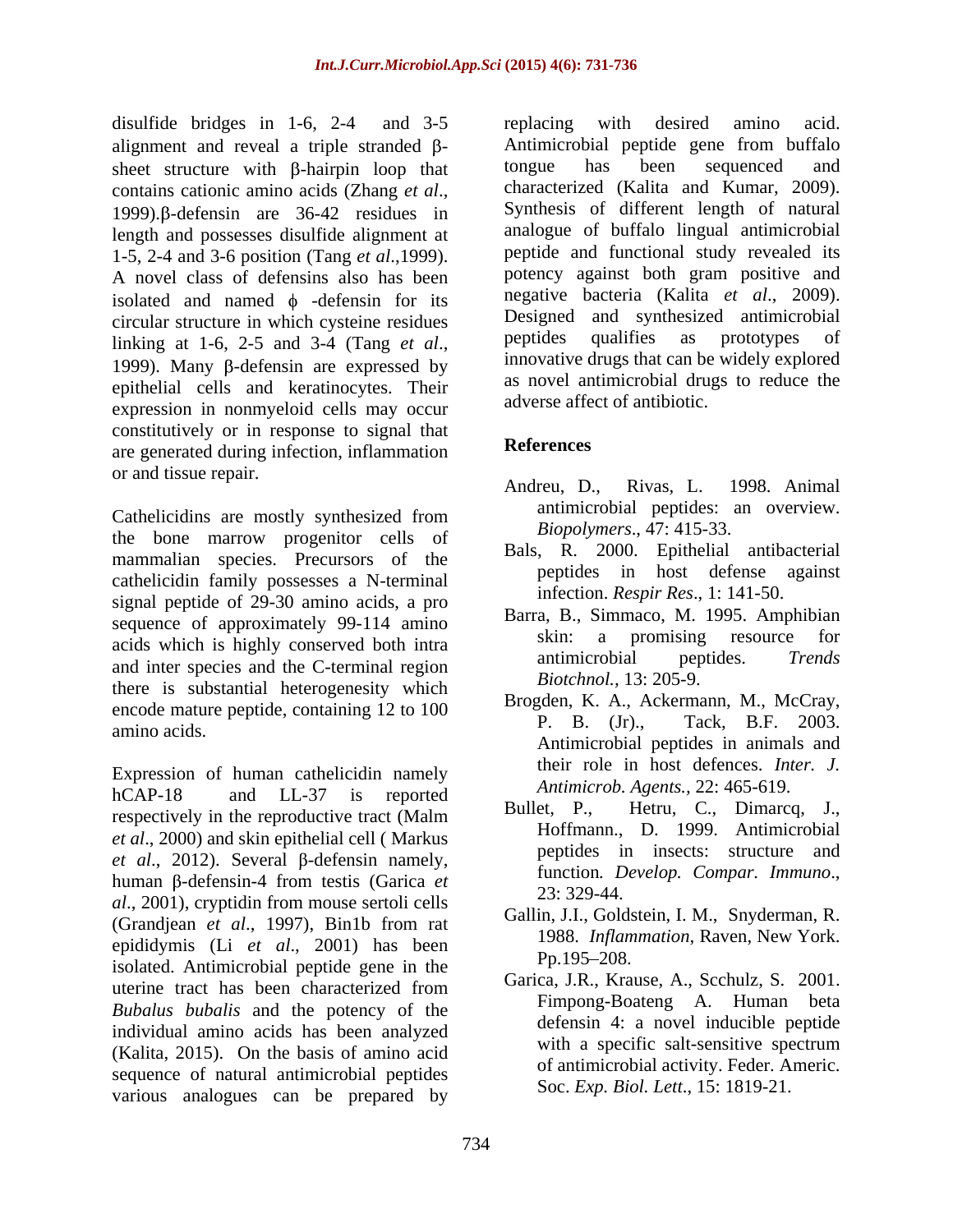- Ganz, T. 2003. The role of antimicrobial peptides in innate immunity. *Inter.*
- Ganz, T., Lehrer , R. 1999. Antibiotics
- McArthur, S., Palombo, E.A., Wade, J.D., *et al*. 2013. Imaging the action of
- Gorbach, S.L. 2001. Antimicrobial use in animal feed: ime to stop. *N Engl J Med.*, 20.<br>345: 1202-3. Malm, J., Sorenson, O., Persson, T., Frohm-
- Grandjean, V., Vincent, S., Martin, L.,
- Hancock R. E., Lehrer, R. 1998. Cationic peptides: a new source of antibiotics.
- Jacob. L., Zasloff, M. 1994. Potential M.D., Jürgen Schauber, M.D. 2012.
- antimicrobial peptide cDNA of *Bubalus*
- Kalita, D.J., Kumar, A., Kumar, S. 2009. Structure-function studies of *Bubalus*  analogs. *Vet. Research Commumn*., 33:
- Kalita, D.J. 2015. Characterization of Sci. 56: 32-46. *bubalis) Afr. J. Biotechnol*., 14 (9): 758-
- Lehrer , R. , Ganz , T., Selested , M. ( 1991). Defensins : endogenus antibiotic

peptides of animal cells. *Cell*.64:229- 230.

- *Comp. Biol.,* 43: 300-4. Li, P., Bin, C.C., Chung, H.H., Chung, peptides from higher eukaryotes : biology and applications. *Mol. Med.* found in the male reproductive system *Today*., 5: 292-7. of rats. *Science*. 291: 1783-5. S.S., Shang, Y.W., Zhang, Q.Y., *et al.* 2001. An antimicrobial peptide gene
- Gee, M.L., James, A.G., Hossain, M.A., Liu, L., Zhao, C., Heng, H.H., Ganz, T. antimicrobial peptides on living bacterial genes: two peptide families with cells. *Scientific Reports*. 3: 1557 differing disulfide topology share a 1997. The human beta-defensin-1 and alfa-defensins are encoded by adjacent common ancestry. *Genomics.,* 43: 316- 20.
	- Rassoulzadegan, M., Cuzin, F. 1997. *et al.* 2000. The human cationic Antimicrobial protection of the mouse antimicrobial protein (hCAP18) is testis : Synthesis of defensin of the cryptdin family. *Biol. Reprod*., 57: epididymis, is present in seminal plasma 1115-22. at high concentration and is attached to Nilsson, M., Johansson, B., Bjartell, A., expressed in the epithelium of human spermatozoa*. Infect. Immun*., 68: 4297- 302.
	- *Trends Biotechnol.,* 16: 82-8. therapeutic application of magainins Cathelicidin LL-37: An Antimicrobial and other antimicrobial agents of animal Peptide with a Role in Inflammatory origin. *Ciba Found. Symp*., 186: 197- Skin Disease. *Annals Drmato*., 24: 223. 126-35. Markus Reinholz, M.D., Thomas Ruzicka, M.D., Jürgen Schauber, M.D. 2012. 126-35.
- Kalita, D.J., Kumar, A. 2009. Molecular Ravi, C., Jeyashree, A.R., Devi, K. 2011. cloning band characterization of lingual Antimicrobial Peptides from Insects: An Overview. *Res. Biotech.,* 2: 1-7.
	- *bubalis*. *Research in Veterinary* Robert, E.W., Hancock, P., Monisha, G.S. Science., 86 (1): 91-7. peptides in animal defences. *Proc. Natl. Acad. Sci.*, USA. 97: 8856-61.
	- *bubalis* lingual antimicrobial peptide Schroder, J.M. 1999. Epithelial 149-61. response elements. *Cellular mol. Life* Schroder, J.M. 1999. Epithelial antimicrobial peptides: innate local host *Sci*., 56: 32-46.
	- cathelicidin gene from buffalo (*Bubalus*  Simmaco, M., Mignogna, G., Barra, D., 63. better of the secretion of the secretion of the secretion of the secretion of the secretion of the secretion of the secretion of the secretion of the secretion of the secretion of the secretion of the secretion of the 1993. Novel antimicrobial peptides from skin secretion of the European frog *Rana esculenta*. *FEBS Lett.,* 324 : 159-61.